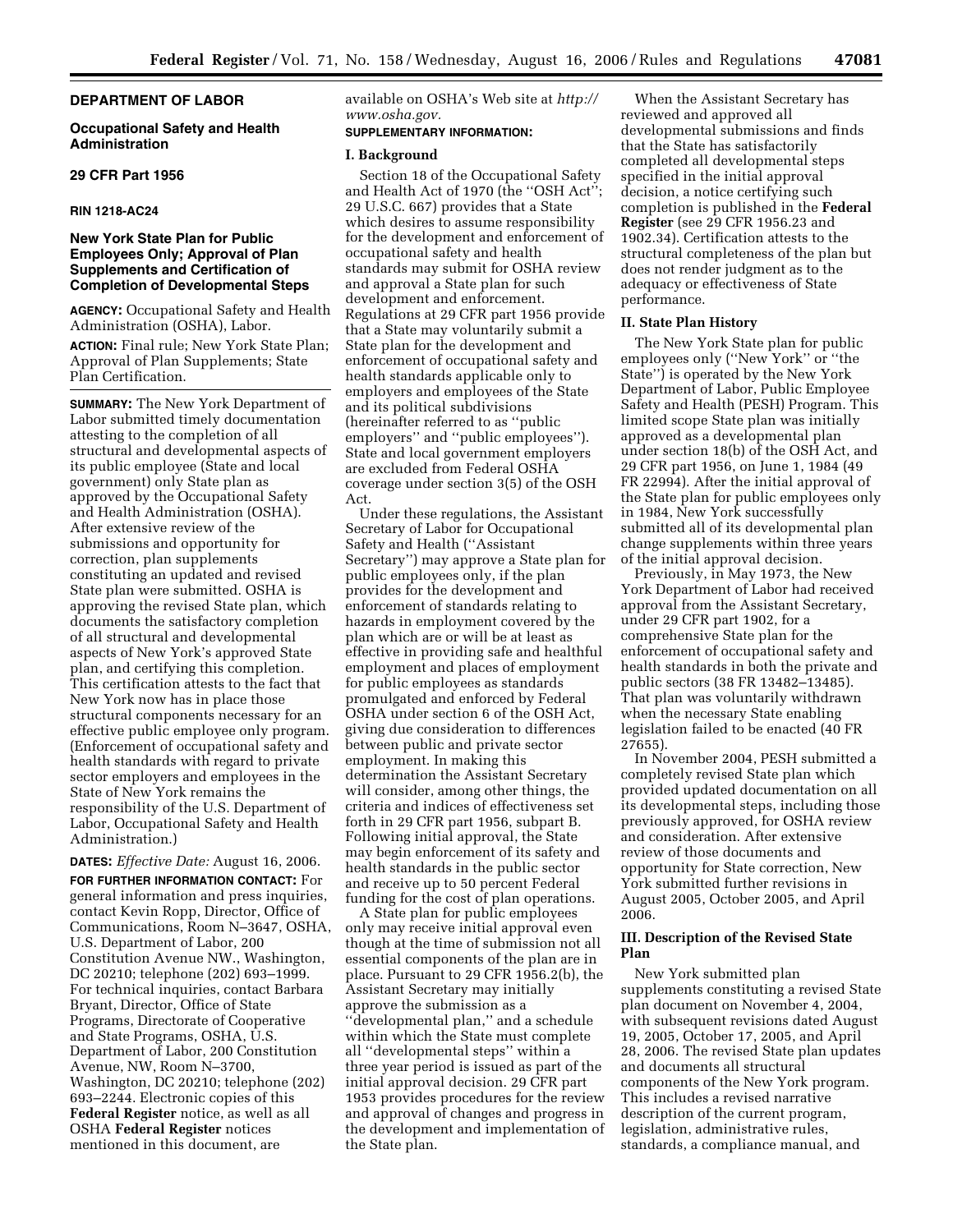current copies of all key documents relating to New York's occupational safety and health program for public employees. These documents are described below and are being approved in this notice.

#### *A. The Plan Narrative and Appendices*

The plan designates the Commissioner of the New York Department of Labor, through the Division of Safety and Health, Public Employee Safety and Health (PESH) program, as the State agency responsible for administering the plan throughout the State. The plan narrative provides a general overview of PESH's legal authority, standards and variances, regulations, enforcement policies and procedures (the ''Field Operations Manual''), voluntary compliance activities (including consultative services and training and outreach programs), an occupational safety and health laboratory, personnel policies and procedures, recordkeeping and reporting requirements, budget, staffing and funding, all of which, together with the supporting documents contained in various appendices, have been determined to provide authority which is ''at least as effective as'' that of the OSH Act and to meet the criteria and indices for plan approval contained in 29 CFR part 1956.

The State plan appendices contain a variety of State statutes related to the PESH program and its authority, contest procedures, and personnel policies, including: New York Public Employee Safety and Health Act at Article 2, Section 27–a of the New York State Labor Law (''Labor Law''); Article 1, Sections 100–104, and Article 2, Sections 201–207, State Administrative Procedure Act; Article 78, Civil Practice Law; Article 2, Section 31, Labor Law, Duty to Furnish Information and Facilitate Inspections; Article 7, Section 200, Labor Law, General Duty to Protect the Health and Safety of Employees, Enforcement; Article 3, Section 101, Labor Law, Review by Industrial Board of Appeals; Article 2, Section 38, Labor Law, Oaths and Affidavits; Article 2, Section 39, Labor Law, Hearings and Subpoenas; Section 75, Civil Service Law, Removal and other Disciplinary Actions; Article 175, Section 30, Penal Law, Offering a False Instrument for Filing; Civil Service Law related to Merit and Hiring System; Executive Law, Article 5, Section 63.3, General Duties—Attorney General; and Article 28, Labor Law, Toxic Substances Act.

The appendices also contain the following regulations: 12 NYCRR Part 800, PESH Safety and Health Standards; 12 NYCRR Part 801, Recordkeeping; 12

NYCRR Part 802, Inspections of Places of Public Employment; 12 NYCRR Part 803, Variance Regulations; 12 NYCRR Part 804, Petition for Modification of Abatement Date; 12 NYCRR Part 805, Petition for Employee Contest of Abatement Period; 12 NYCRR Part 820, Toxic Substances Information, Training and Education; and 12 NYCRR Chapter 1, Subchapter B, Parts 65 and 66, Industrial Board of Appeals, ''Rules of Procedure and Practice.''

### *B. Legislation*

The plan includes legislation, the New York Public Employee Safety and Health Act (the "PESH Act") Article 2, Section 27–a of the New York State Labor Law, as enacted in 1980 and amended on April 17, 1984; August 2, 1985; May 25 and July 22, 1990; April 10, 1992; June 28, 1993; and April 1, 1997. Pursuant to this law, the State plan provides coverage for all public employment in New York. The PESH Act defines covered employers as ''the state, any political subdivision of the state, a public authority or any other governmental agency or instrumentality thereof;'' and covered employees as ''persons permitted to work by an employer.'' No employees of any political subdivision of the State or local government, including public school employees, are excluded from the State plan. The PESH Act contains authority for standards adoption, right of entry, inspections, citations, proposed penalties for failure-to-abate violations, employee rights, variances, nondiscrimination, recordkeeping and voluntary compliance programs, etc. The PESH Act contains three provisions which differ substantially from the Federal OSH Act.

1. *Penalties.* Section 6 of the PESH Act establishes a penalty structure which provides for failure-to-abate penalties of up to \$200 per day for serious violations and \$50 per day for other-than-serious violations. This authority, together with mandatory follow-up inspections and judicial enforcement, is the primary means of compelling the abatement of hazards by public employers under the New York program.

2. *Hazard Abatement Board.* Sections 15 and 16 of the PESH Act establish a ''Hazard Abatement Board'' (the HAB) with three primary functions: to recommend alternate occupational safety and health standards to the Commissioner of Labor after holding public hearings; to receive, review and act upon applications for funding of capital projects designed to abate occupational safety and health hazards which have been found by the

Commissioner of Labor to violate the PESH Act, or which have been identified in a report of the public employee consultation program (only *local* government employers are eligible for such funding); and to provide grants for programs designed to provide occupational safety and health training and education for employees. (The Hazard Abatement Board is independently funded by the State.)

3. *Removal of Personal Property Prior to Inspections.* Section 5(e) of the PESH Act requires PESH to adopt regulations specific to the conduct of inspections in locker rooms and other areas involving employee personal property and privacy rights. Accordingly, PESH has adopted a regulation on this topic, as described in paragraph F., Inspections and Enforcement, below.

#### *C. Standards*

The PESH Act, section 27–a(4)(a), mandates the adoption of all Federal OSHA standards as State standards. The New York plan assures the incorporation of any subsequent revisions or additions thereto in a timely manner, including in response to Federal OSHA emergency temporary standards. The procedure for adoption of Federal OSHA standards is provided in the New York State Administrative Procedures Act, which requires publication of the Commissioner of Labor's intent to adopt a standard in the New York *State Register* at least 45 days prior to such adoption. Subsequent to adoption and upon filing of the standard with the Secretary of State, a notice of final action is published in the *State Register.* The plan assures that permanent standards adopted by OSHA will be adopted by the Commissioner within 180 days of Federal promulgation.

Under the plan, the Commissioner of Labor, in consultation with the Hazard Abatement Board, or on his/her own initiative, can propose alternative or different occupational safety and health standards if a determination is made that an issue is not addressed by Federal OSHA standards in a manner that is appropriate for the protection of public employees. The New York Hazard Abatement Board (HAB) is authorized, after public hearings, to recommend such standards to the Commissioner under the PESH Act, sections 27– a.16(D)(a)–(c). The State plan provides for the development and consideration of expert technical information in the formulation of standards and allows interested persons to submit information requesting development or promulgation of any standard and to participate in any hearing for the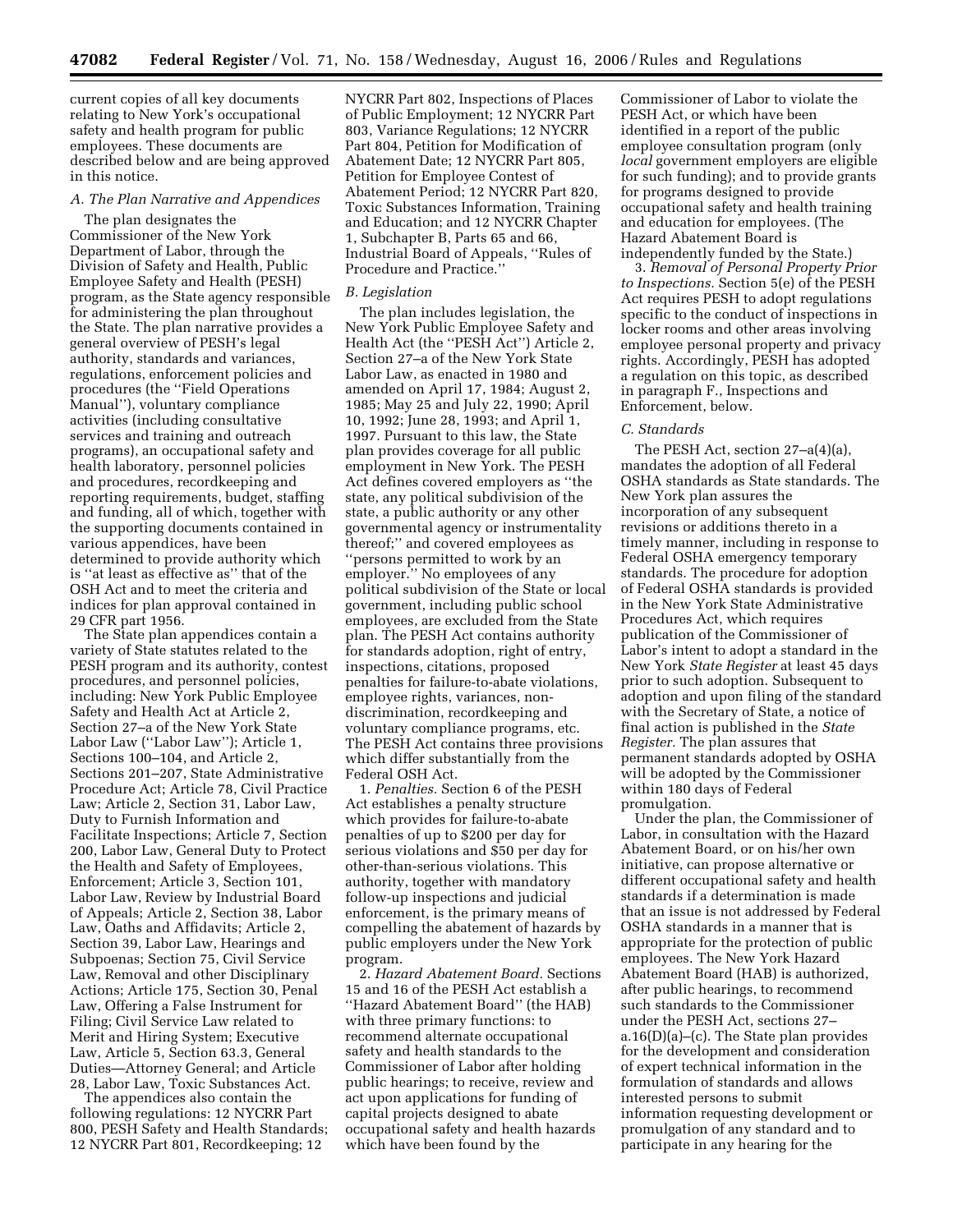development, modification or establishment of standards. In addition, the State Administrative Procedures Act requires public notice and comment for all proposed rules, and provides opportunity for public participation in related hearings.

The plan includes 12 NYCRR Part 800.3, the State safety and health standards regulation, which codifies PESH's adoption by reference of all Federal OSHA safety and health standards applicable to public employees. New York standards are identical to the Federal standards with the following exceptions and additions. The State promulgated and retained the 1989 Permissible Exposure Limits in the Air Contaminants Standard, which were initially promulgated at 29 CFR 1910.1000 by Federal OSHA but subsequently withdrawn. In addition, the requirements of the PESH Hazard Communication (''HazCom'') Standard, which are identical to the Federal Hazard Communication Standard (29 CFR 1910.1200), are supplemented with additional requirements, as applicable to public sector employers only, in the New York Toxic Substances Act (NYTSA) and its implementing regulations at 12 NYCRR Part 820. The NYTSA defines ''toxic substances'' more broadly than the HazCom standard and does not contain the same exemptions, such as those for articles or consumer products, as the HazCom standard. PESH monitors for compliance with the NYTSA in three areas: The posting of a sign; the provision of annual employee training at no-cost, during work hours, and in a convenient location; and the maintenance of employee training records. NYTSA violations are noted by PESH compliance officers during inspections and referred to the Attorney General for enforcement if not resolved. On June 7, 2006, New York enacted a new workplace violence prevention law applicable to public employees, which amends the State Labor Law and requires the Commissioner to issue implementing regulations. The law requires public employers to assess workplace violence risks and, in workplaces with 20 or more employees, develop and implement a written workplace violence prevention program. These different or additional State requirements have been reviewed and determined to be ''at least as effective'' as the comparable Federal standards.

#### *D. Variances*

Section 8 of the PESH Act and 12 NYCRR Part 803 establish proceedings for the granting of permanent and temporary variances from State standards, which are equivalent to the

Federal requirements at 29 CFR part 1905. These provisions require employee notification of variance applications and provide for employee participation in hearings held on variance applications. Variances may not be granted unless it is established that adequate protection is afforded employees under the terms of the variance. Under the plan, all variances granted have only future effect and temporary variances are available only prior to the effective date of a standard. The procedures allow for the modification or revocation of permanent variances at any time after six months from issuance upon application by an employer, employee, employee representative, or by the Commissioner on his/her own motion. Temporary variances may not be renewed more than twice. Procedures for variance actions can be found in the PESH Field Operations Manual, Chapter VI.

## *E. Employee Notice and Discrimination Protection*

The plan provides for notification to employees of their protections and obligations under the plan by such means as the State ''Public Employees Job Safety and Health Protection'' poster (which is included in the plan documents and also available electronically on the PESH Web site) and required posting of notices of violations. Section 10 of the PESH Act provides for protection of employees against discharge or discrimination resulting from exercise of their rights under the State's Act in terms parallel to section 11(c) of the Federal Act. Complaints must be filed within thirty days after the alleged violation, and the complainant must be notified of the Commissioner of Labor's determination within ninety days of the receipt of the complaint. If the Commissioner determines that the provisions of Section 10 have been violated, the Commissioner is required to make a request to the New York Attorney General to bring an action in the New York Supreme Court. The New York Supreme Court has jurisdiction to restrain violations and to order all appropriate relief, including rehiring or reinstatement of the employee to his or her former position with back pay.

## *F. Inspections and Enforcement*

Inspection and enforcement policies and procedures provided in the plan are established by the PESH Act, 12 NYCRR Part 802, ''Inspections of Places of Public Employment," and the PESH Field Operations Manual. Complaints must be filed in writing and signed. The plan provides for the inspection of

covered workplaces, including inspections in response to employee complaints, right of entry for inspections, a prohibition of advance notice of inspections, a mechanism for employees of the employer and their representatives to accompany the inspector during the physical inspections, and opening, informal, and closing conferences. A copy of the ''PESH Closing Conference'' guide, which fully describes the employer's rights and responsibilities at the time of the closing conference, is also included in the plan.

Significant differences between Federal OSHA and PESH inspection and enforcement procedures include the following.

1. *Penalties.* The PESH Act, section 6(a), provides for the assessment of civil monetary penalties for public sector employers for failure-to-abate violations only. If the Commissioner determines that an employer has violated the PESH Act, a ''Notice of Violation and Order to Comply'' (also called a citation) is issued which establishes a reasonable time for compliance and the penalty to be assessed for failure to correct the violation by the time fixed for compliance. An employer who fails to correct a violation by the time fixed for compliance may be assessed a penalty of up to fifty dollars per day for a nonserious violation, and up to two hundred dollars per day for a serious violation, until the violation is corrected.

2. *No Informal Complaint Procedures.*  The PESH Act, section 5(a), provides for the investigation of formal employee complaints which must be in writing and signed. If a determination is made that an employee complaint does not warrant an inspection, the complainant must be notified, in writing, of such determination and afforded an opportunity to seek informal review of the determination. New York requires all employee complaints to be formalized and does not have a program for responding to informal complaints.

3. *Citation Clearinghouse.* In addition to sending citations to employers, copies of all citations are mailed to a ''clearinghouse'' which provides a copy of the citation to the headquarters of any union authorized to represent employees at the affected public sector workplace.

4. *Follow-Up Inspections.* The plan provides 100% follow-up on all initial inspections with violations. Follow-up inspections are normally conducted 30 to 60 days after the latest abatement date. If a cited violation is found not to have been abated at the time of a followup inspection, daily failure-to-abate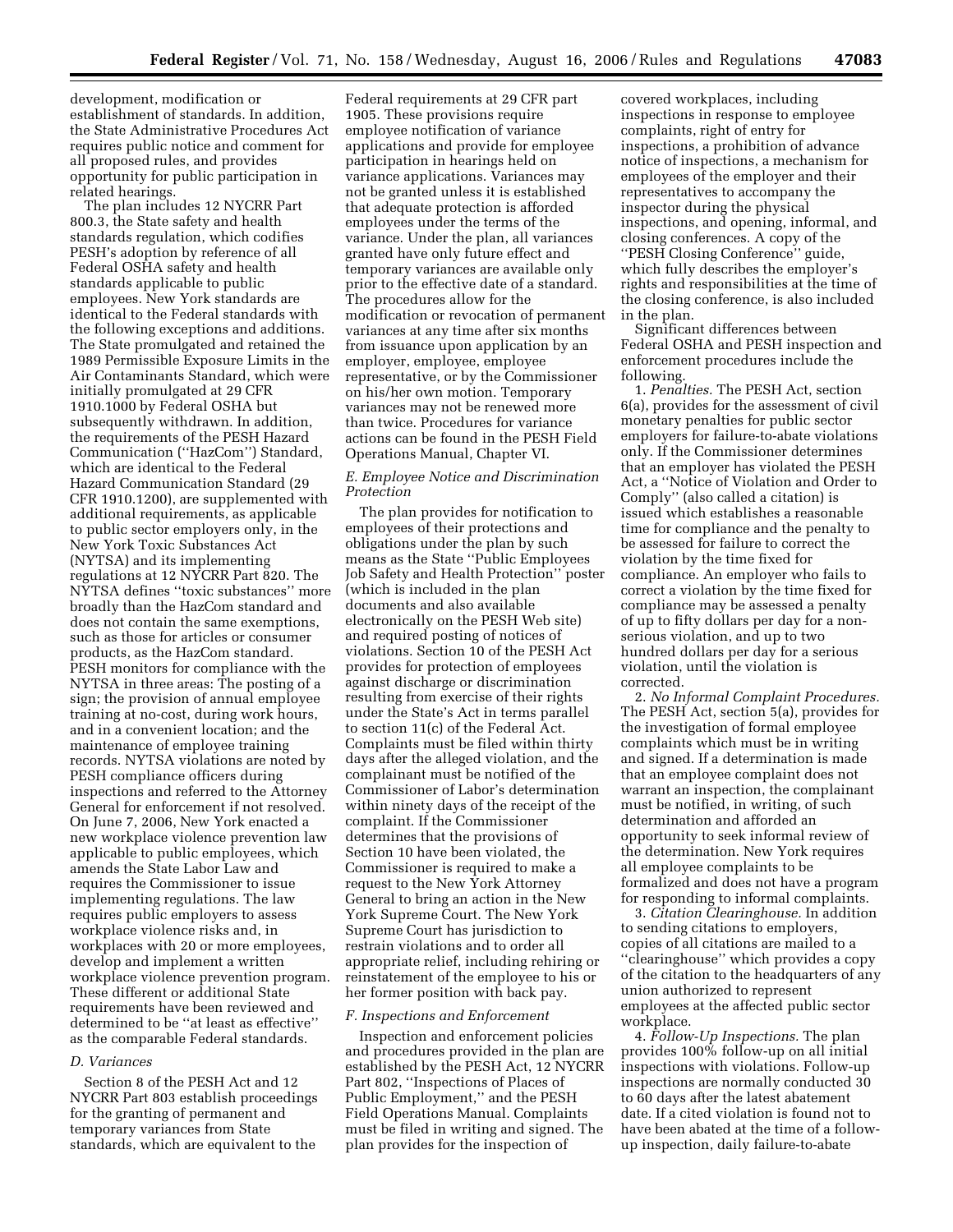penalties are proposed and a failure-toabate notice is issued with a final inspection date (or a second follow-up inspection). If a cited violation is found not to have been abated at the time of the second follow-up inspection, the case will be referred to New York Department of Labor Counsel. If Department of Labor Counsel is not able to negotiate a compliance agreement, the case would be referred for enforcement to the Attorney General who would seek a judicial mandamus action to compel abatement. (See paragraph I., Judicial Review, below). Once an employer corrects a failure-toabate violation a final penalty bill is sent. New York penalty data is reflected in OSHA's Integrated Management Information System at the final penalty stage. The State maintains an internal data system, to which OSHA has full access, to calculate daily penalties on an ongoing basis.

5. *Definition of ''Catastrophe.''* PESH defines a ''catastrophe'' as the hospitalization of two or more employees (rather than three, as Federal OSHA does).

6. *Alternative Compliance Agreements.* New York procedures provide public employers with the opportunity to request alternative means of compliance starting at the time of the inspection closing conference. This procedure is similar to OSHA's informal settlement agreement process. Alternative Compliance Agreement (ACA) requests are made through an application process with the Division of Safety and Health's Engineering Services Unit (ESU). If the request for an ACA agreement is filed *prior* to the abatement date, uncorrected violations are not assessed a penalty until the Department issues a decision on the alternative compliance request, and follow-up inspections are held in abeyance until the alternative compliance agreement is approved or denied. If such a request is granted, no penalty is imposed unless a reinspection reveals that the employer is not in compliance with the terms of the ACA. Requests filed after the abatement date are normally not accepted and must be accompanied by an explanation of extenuating circumstances for the delay in filing.

7. *Removal of Personal Property Prior to Inspection.* In accordance with section 5(e) of the PESH Act, State regulations at 12 NYCRR 802.7 permit employees to remove their personal property from the workplace prior to safety and health inspections and prohibit compliance officers from examining an employee's personal property without his or her permission.

The State plan narrative includes an assurance that this provision does not provide advance notice and has not affected PESH's ability to conduct full and complete inspections, but that if it ever were to become an issue, PESH will seek to amend or remove the statutory and regulatory provisions.

8. *Contest Period.* The period fixed in the plan for contesting notices of violation is 60 calendar days. (See paragraph H, ''Review Procedures,'' below.)

9. *Universal Orders.* A universal order is defined in the PESH FOM, Chapter IV, D, as a citation issued to an employer citing a violation that exists in more than one work location under the control of that employer. Due to the structure and organization of the public sector, it is appropriate, and an effective means of gaining compliance, under certain circumstances to issue notices of violations requiring the correction of hazardous conditions at all locations under the control of that employer.

### *G. Compliance Manual*

The PESH Field Operations Manual (the PESH FOM) was last revised in April 2006, and is available to the public on the New York Department of Labor's Web site. The New York compliance manual parallels Federal OSHA's revised Field Operations Manual, CPL 02–00–045 [CPL 2.45B], and incorporates other policies parallel to Federal compliance directives and unique State requirements. The PESH FOM provides guidance to PESH compliance staff concerning general staff responsibilities, pre-inspection procedures (including inspection scheduling and priorities, complaints and other unprogrammed inspections, and inspection preparation), inspection procedures (including conduct of the inspection, opening conference, closing conference, physical examination of the workplace, follow-up inspections, fatality/catastrophe investigations, imminent danger investigations, and construction inspections), inspection documentation (including types of violations, violations of the general duty clause, writing citations, and grouping/ combining violations), post-inspection procedures (including abatement, citations, penalties, and post-citation processes), discrimination investigation procedures, disclosure of information under the New York State Freedom of Information Law (including policy and procedures and specific guidelines), and outreach and training programs. Although not a statutory requirement, the PESH FOM establishes New York's policy that notices of violation will normally be issued to the employer

within six months following the occurrence of the violation. New York also uses and has adopted the OSHA Technical Manual (TED 01–00–015 [TED 1–0.15A]), which replaced the former Industrial Hygiene Manual, as guidance for its staff.

#### *H. Review Procedures*

Under the plan, both public employers and employees may seek formal administrative review of New York Department of Labor citations and penalties, as well as the reasonableness of the abatement period, before the Industrial Board of Appeals (IBA). Prior to contest, employers and employees and their authorized representatives may seek informal review of citations, penalties and abatement dates issued by the Department of Labor, by requesting an informal conference in writing within 20 working days from the receipt of the Notice of Violation and Order to Comply. If the informal conference does not produce agreement, the affected party may then seek formal administrative review with the IBA within the 60 day contest period.

The IBA is the independent, quasijudicial, State agency authorized by section 27–a.6(c) of the PESH Act to consider petitions from affected parties for review of the Commissioner of Labor's determinations pursuant to the PESH Act. Pursuant to section 27–a.6(c) of the PESH Act, Section 101 of the Labor Law, and the IBA's ''Rules of Procedure and Practice,'' 12 NYCRR Chapter 1, Subchapter B, Parts 65 and 66, any employer, employee or other person affected by a Notice of Violation and Order to Comply issued by the Commissioner of Labor may petition the IBA for review no later than 60 calendar days after issuance. A contest does not automatically stay a citation, penalty or abatement date; a stay must be requested and granted by the IBA. If the contest stems from a follow-up inspection and issuance of a failure-toabate violation, the penalty continues to accumulate on a daily basis, but is deferred until the IBA decision, which would also address the final penalty amount. Subsequent to the Board's proceeding, any affected party may, within 60 days after the IBA's decision is issued, request judicial review of the Board's decision pursuant to section 6(c) of the PESH Act and Article 78 of the New York Civil Practice Law.

Pursuant to 12 NYCRR Part 805, public employees or their authorized representatives have the additional right to contest the abatement period prescribed in the Notice of Violation and Order to Comply by filing a petition with the Commissioner within 15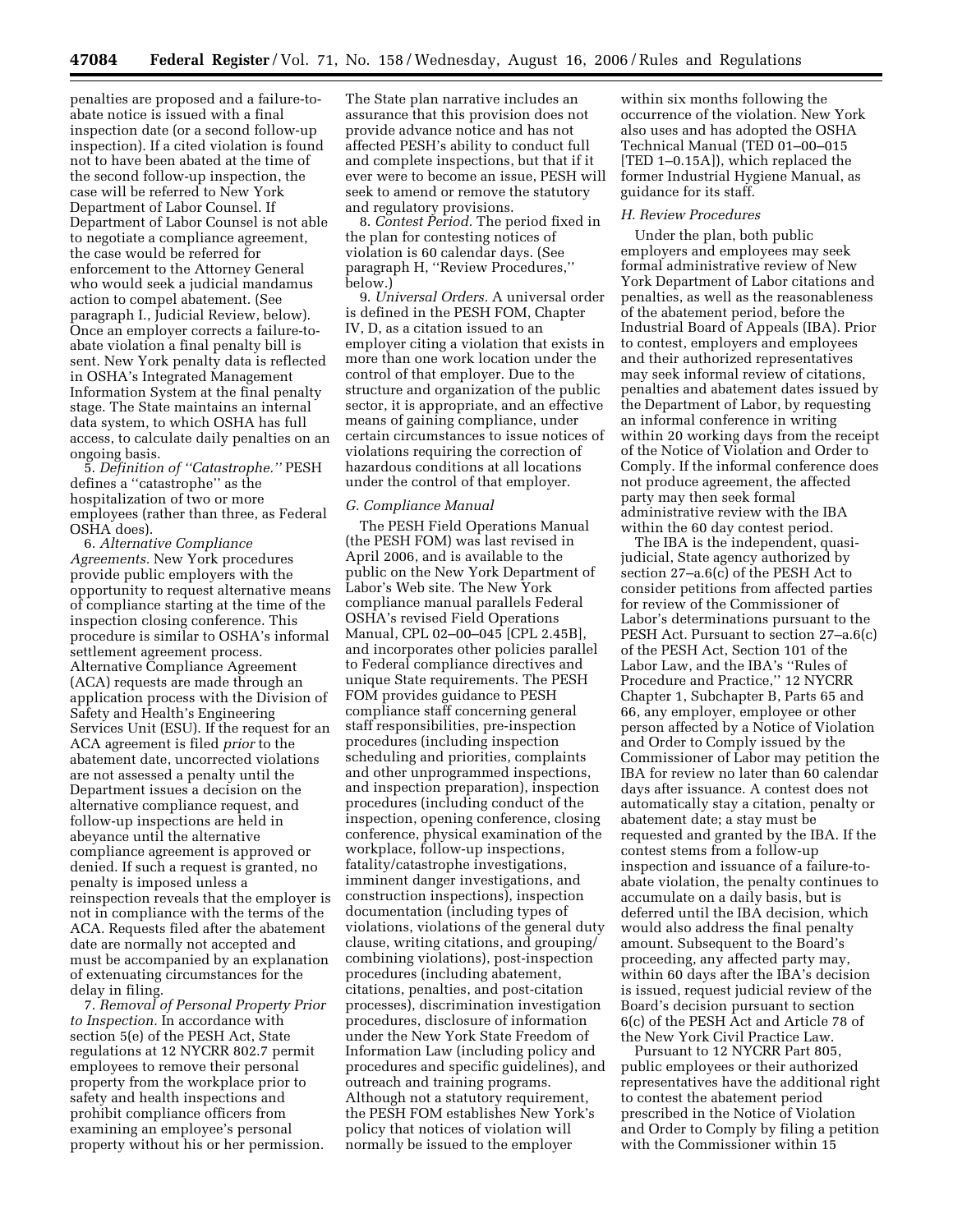working days of the posting of the employer's citation, or later if good cause for late filing is shown. The Commissioner may grant, modify or deny the petition. If the Commissioner denies the petition, in whole or in part, the petition is automatically forwarded to the IBA for review. If the Commissioner modifies the abatement period, the employer may petition for review by the IBA under Section 101 of the Labor Law.

Employees or employee representatives who wish to participate in employer-initiated proceedings before the IBA must request intervenor party-status, and the plan includes an assurance that should an employee or employee representative request such status, the State will appropriately inform the IBA of its support for the request. Should the IBA deny an employee's or employee representative's request for intervenor status, New York has pledged to seek immediate corrective action to guarantee employees' rights to party status in employer-initiated cases.

### *I. Judicial Review*

Under section 6(d) of the PESH Act, if the time for compliance with an order of the Commissioner has elapsed without compliance, the Commissioner of Labor may seek judicial enforcement by commencing a proceeding pursuant to Article 78 of the New York Civil Practice Law. The Commissioner would seek such judicial enforcement, via the New York Attorney General, if there was a continuing failure-to-abate violation at the time of the second follow-up inspection and New York Department of Labor Counsel has been unable to obtain compliance. If the only noncompliance is the failure to pay a penalty, the Commissioner may file a duly enforceable collection action with the appropriate County Clerk.

Further, in light of the fact that the length of the contest period (60 calendar days) is significantly longer than the 15 working day period allowed under the Federal program, the plan includes a March 3, 1984, Counsel's opinion and assurance that New York has the authority under Article 78 of the New York Civil Practice Law to obtain judicial enforcement of an uncontested order to comply upon expiration of the abatement period, regardless of whether the 60 day contest period has expired. New York has also assured that should the State Labor Department's interpretation be successfully challenged, appropriate legislative correction would be sought.

The State plan's authority for response to imminent danger includes

''red tag'' authority which is contained in Article 7, Section 200.2 of the New York State Labor Law. The Commissioner has the authority to prohibit the use of any machinery, equipment or device in a dangerous condition, and to prohibit work in, or occupancy of, areas found in a dangerous condition, until the condition is corrected and the notice is removed by the Commissioner. These orders are subject to review by the IBA. Section 200.3 authorizes the New York Attorney General to institute a proceeding to enjoin the use of dangerous machinery, equipment, devices, or areas that have been ''tagged'' under Section 200.2. The filing of a petition for review with the IBA does not stay the Attorney General's proceedings.

# *J. Budget and Personnel*

The plan includes the FY 2006 grant application under section 23(g) of the OSH Act, which includes a current organizational chart and detailed information on staffing and funding. The State has given satisfactory assurances of adequate funding to support the plan. In FY 2006, the State plan was funded at \$3,100,000 in Federal section 23(g) funds, \$3,100,000 in matching State funds, and \$992,000 in 100% State funds, for a total Federal and State contribution of \$7,192,000. The program's total staffing level is 101, including 29 safety and 21 health compliance officers, and 11 safety and 9 health public sector consultants funded under the State plan grant. OSHA considers PESH's current staffing and funding levels to be adequate and appropriate. PESH personnel are employed under a merit system in compliance with New York law and personnel rules. The plan includes the Civil Service Law Related to Merit and Hiring System, and job descriptions and minimum qualifications, by position.

## *K. Records and Reports*

The plan provides that public employers in New York will maintain appropriate records and make timely reports on occupational injuries and illnesses in a manner substantially identical to and ''at least as effective as'' that required for private sector employers under Federal OSHA. New York participates and has assured that it will continue its participation in the Bureau of Labor Statistics Annual Survey of Injuries and Illnesses in the public sector. The plan also contains assurances that the Commissioner of Labor will provide reports to OSHA in such form as the Assistant Secretary may require and that New York will continue to participate in OSHA's

Integrated Management Information System.

In response to OSHA's 2001 revision of its recordkeeping rules (29 CFR part 1904; 66 FR 5916–6135), on December 21, 2001, New York revised its recordkeeping regulation, 12 NYCRR Part 801, and issued supplemental instructions, SH 901, which provide clarification and interpretation of the basic rule requirements. In response to OSHA's review, the State has modified its regulations and instructions, and provided several clarifications and supplemental assurances in order to make its requirements ''at least as effective as'' those of Federal OSHA. The State assures that recordkeeping activity by employees constitutes protected activity under the PESH Act's anti-discrimination provisions (February 21, 2003, letter from New York Department of Labor Counsel); that any administrative changes made to the SH 901 Instructions will be published in the New York *State Register* for public comment and simultaneously shared with OSHA for review and comment (May 27, 2003, letter from PESH); and that the employer is required to provide a copy of the Annual Summary to any employee or authorized employee representative requesting it in accordance with 801.35 and applicable OSHA interpretations (August 30, 2004, letter from PESH). Revisions to the State's recordkeeping requirements were adopted on May 17, 2006 and provide for the reporting of fatalities and multiple hospitalization incidents after working hours and on weekends to a designated after-hours PESH contact person and for the required reporting of delayed multiple hospitalizations.

#### *L. Voluntary Compliance Programs*

The public employee consultation program makes available both safety consultants and industrial hygienists to public employers who request such service for the purpose of apprising them of existing hazards and the best means of abatement. The PESH public sector consultation manual parallels OSHA's Consultation Policies and Procedures Manual, TED 3.5B. The consultation program also provides outreach and training in support of PESH's activities. Under the plan, training is provided to public employers and employees, and seminars are conducted to familiarize affected individuals with applicable safety and health standards and requirements and safe work practices. PESH has a variety of public information programs to disseminate information and publications on important safety and health concerns. Policies and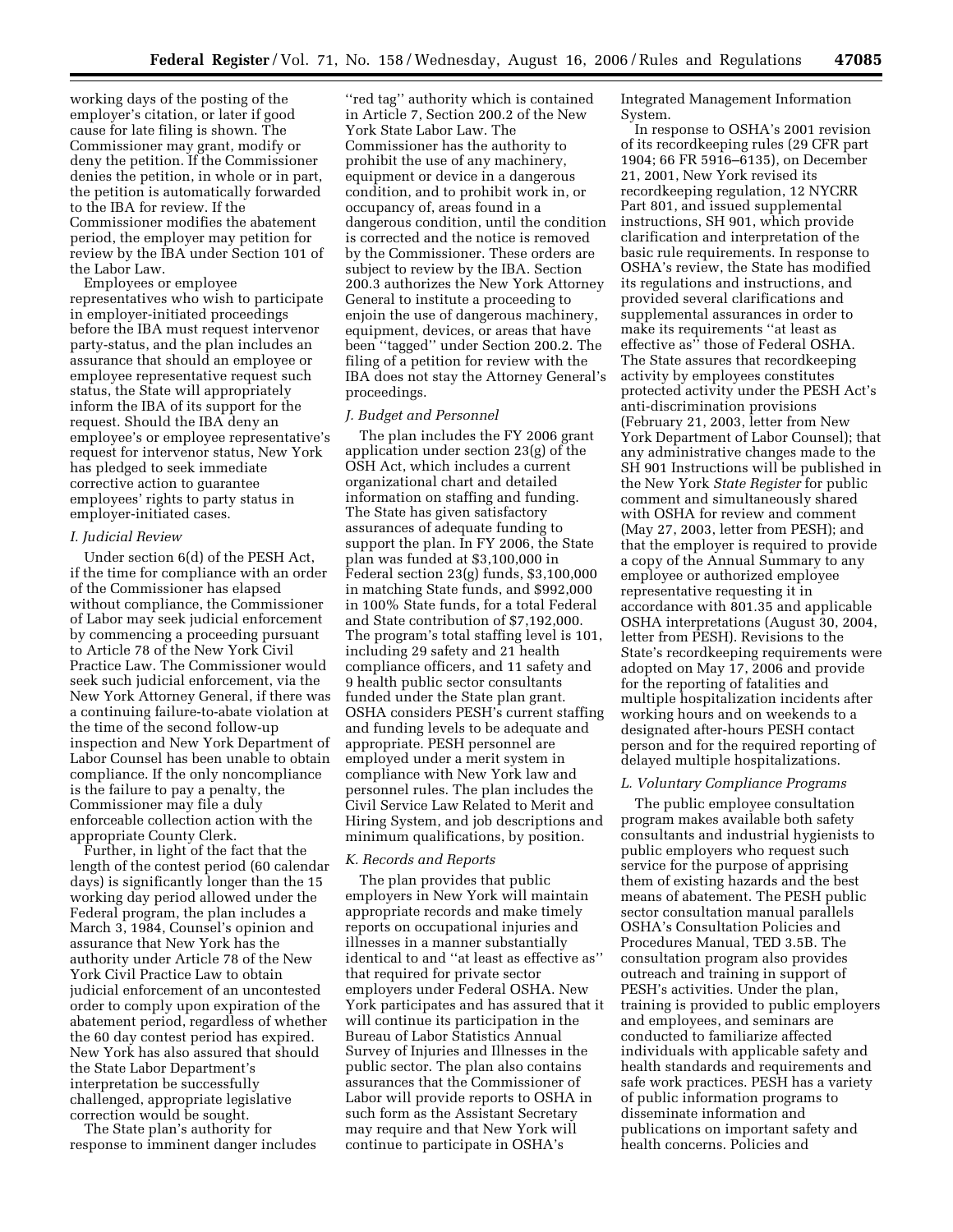procedures for Area Office outreach programs, including training, educational and informational services, as well as voluntary compliance programs, are described in the PESH Field Operations Manual.

Through contractual agreements, the Governor's Office of Employee Relations requires joint management and labor health and safety committees in all State agencies. This requirement is independent of the State plan.

#### **IV. Completion of Developmental Steps**

With the approval of the revised State plan in today's action, all developmental steps specified in the June 1, 1984, notice of initial approval of the New York public employee only State plan, and other relevant steps, have been successfully completed and approved as follows:

A. In accordance with 29 CFR 1956.51(a), the State of New York promulgated standards identical to all Federal OSHA standards as of July 1, 1983. A supplement to the State plan documenting this accomplishment was initially approved by the Assistant Secretary on August 26, 1986 (51 FR 30449). Subsequently all OSHA standards promulgated through April 28, 2006, have been adopted as New York State standards applicable to public employees. These identical standards; the State's different Air Contaminants Standard (1910.1000); the additional hazard communication requirements in the New York Toxic Substances Act, as applicable to public sector employers only; and the State's independent *Workplace Violence Prevention* law are approved by the Assistant Secretary in today's notice.

B. In accordance with 29 CFR 1956.51(b), New York has promulgated regulations for inspections, citations and abatement equivalent to 29 CFR part 1903 at 12 NYCRR Part 802, as supplemented by the State Field Operations Manual, both of which are approved by the Assistant Secretary in today's notice.

C. In accordance with 29 CFR 1956.51(c), the New York safety and health poster for public employees only, which was originally approved by the Assistant Secretary on May 16, 1985 (50 FR 21046), is approved, as revised, in today's notice.

D. In accordance with 29 CFR 1956.51(d), the State extended its participation in the Bureau of Labor Statistics (BLS) Survey of Injuries and Illnesses to the public sector. This supplement was approved by the Assistant Secretary on December 29, 1989 (55 FR 1204), and the State's continued participation is documented in the April 28, 2006, revised State plan, which is approved in today's notice.

E. In accordance with 29 CFR 1956.51(e), the State promulgated regulations for granting variances equivalent to 29 CFR part 1905, at 12 NYCRR Part 803, which were approved by the Assistant Secretary on December 29, 1989 (55 FR 1204). These regulations are contained in the April 28, 2006, revised State plan and are supplemented by the State's Field Operations Manual. These regulations and implementing procedures for variances are approved in today's notice.

F. In accordance with 29 CFR 1956.51(f), the State initially promulgated regulations for injury/ illness recordkeeping equivalent to 29 CFR part 1904, which were approved by the Assistant Secretary on December 29, 1989 (55 FR 1204). In response to revisions to the Federal recordkeeping rule, the State's revised recordkeeping regulations at 12 NYCRR Part 801; supplemental instructions at SH 901; and supplemental assurances concerning amendments to the SH 901 Instructions, after-hours reporting of fatalities and catastrophes, required reporting of delayed hospitalizations, protected activity, and employee rights to receive a copy of the Annual Summary of workplace injuries and illnesses, are approved in today's notice.

G. In accordance with 29 CFR 1956.51(g), the State developed and adopted employee non-discrimination procedures equivalent to 29 CFR Part 1977, which were approved by the Assistant Secretary on December 29, 1989 (55 FR 1204). Updated procedures, as contained in the April 28, 2006, revised plan, are approved in today's notice.

H. In accordance with 29 CFR 1956.51(h), the State adopted procedures for the review of contested cases equivalent to 29 CFR Part 2200, which were approved by the Assistant Secretary on December 29, 1989 (55 FR 1204). The State's updated contested case procedures as found at Article 3, Section 101 of the Labor Law, and the ''Rules of Procedure and Practice'' of the Industrial Board of Appeals, 12 NYCRR Chapter 1, Subchapter B, Parts 65 and 66, are approved in today's notice.

I. In accordance with 29 CFR 1956.51(i), the State revised its plan to reflect procedures for the development and adoption of alternative standards. At the time of initial approval, the State Plan provided for the adoption of identical OSHA safety and health standards, which procedures were approved by the Assistant Secretary on December 29, 1989 (55 FR 1204). The

State's current procedures for adoption of alternative standards provide that the Commissioner of Labor, in consultation with the Hazard Abatement Board, or on his/her own initiative, under the State Administrative Procedures Act, can propose alternative or different occupational safety and health standards if a determination is made that an issue is not properly addressed by Federal OSHA standards and is necessary for the protection of public employees. The procedures for adoption of alternative standards provide for consideration of expert technical information and allow interested persons to request the development of a standard and to participate in any hearings for the development or modification of standards. These procedures are approved in today's notice.

J. In accordance with 29 CFR 1956.51(j), the State has developed a Field Operations Manual which parallels the OSHA revised Field Operations Manual, CPL 02–00–045 [CPL 2.45B], and incorporates other Federal compliance policy directives and unique State requirements. The State's Field Operations Manual is approved in today's notice.

K. In accordance with 29 CFR 1956.51(k), the State adopted the Federal Industrial Hygiene Manual, including changes one (1) and two (2), through April 7, 1987, a developmental step that was approved by the Assistant Secretary on December 29, 1989 (55 FR 1204). The State subsequently replaced this manual with the OSHA Technical Manual. This action is approved in today's notice.

L. In accordance with 29 CFR 1956.51(l), the State issued a directive implementing an on-site consultation program in the public sector which was approved by the Assistant Secretary on December 29, 1989 (55 FR 1204). The State's current Consultation Policy and Procedures Manual and its description of New York's public sector on-site consultation program and other compliance assistance efforts as contained in the April 28, 2006, revised State plan are approved in today's notice.

M. In accordance with 29 CFR 1956.51(m), the State has developed and implemented a public employer and employee training and education program with procedures described in the Field Operations Manual which are approved in today's notice.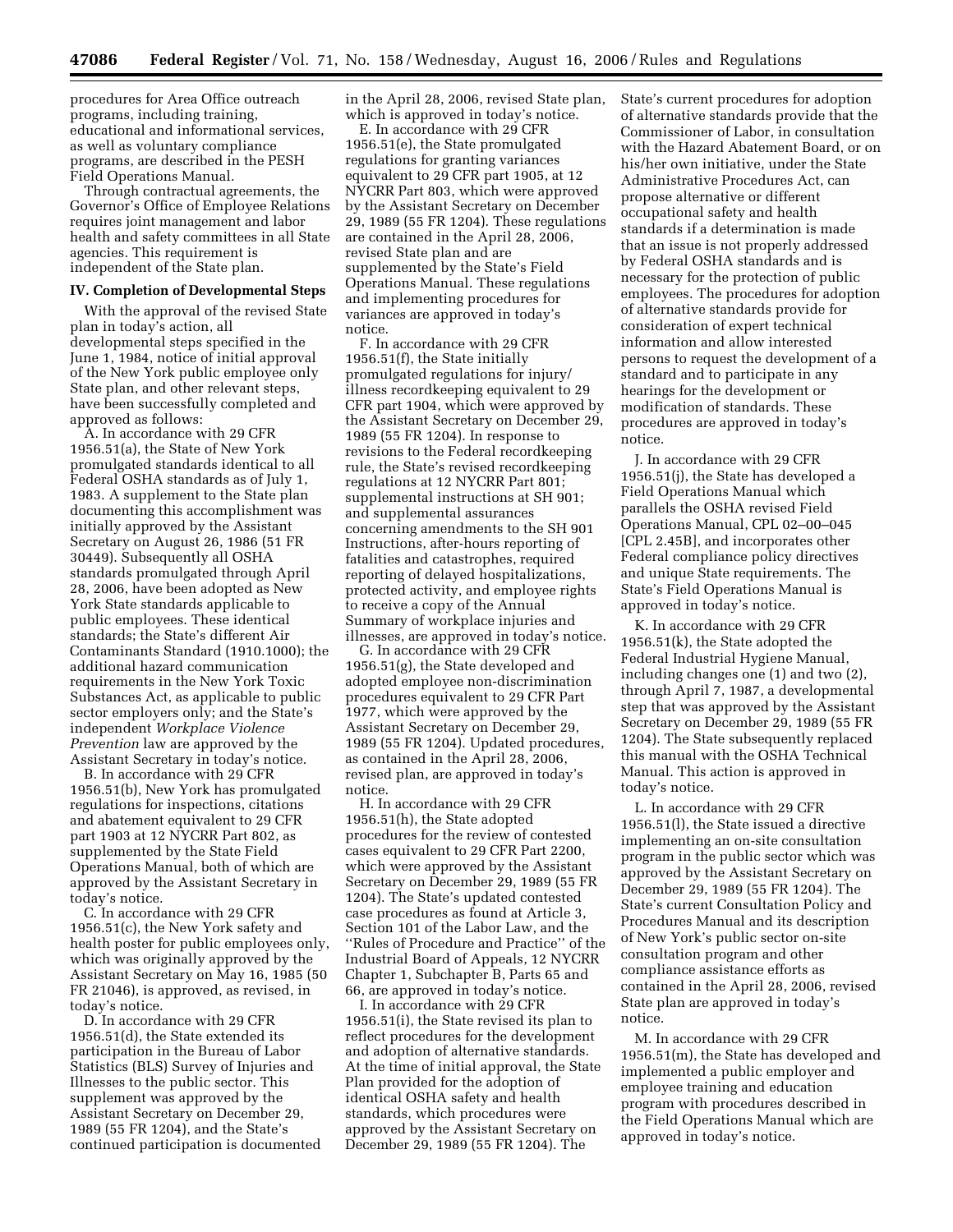# **V. Decision**

# *A. Approval of Plan Supplements*

After careful review, opportunity for State correction, and subsequent revision, the plan supplements constituting a New York revised State plan for public employees only and its components described above are found to be in substantial conformance with comparable Federal provisions and the requirements of 29 CFR part 1956 and are hereby approved under 29 CFR part 1953 as providing a revised State plan for the development and enforcement of standards which is ''at least as effective as'' the Federal program, as required by section 18 of the OSH Act and 29 CFR part 1956. Subpart F of 29 CFR part 1956 is amended to reflect the approval of the revised plan supplements and the satisfactory completion of all developmental steps. The right to reconsider this approval of the revised State plan supplements is reserved should substantial objections or other information become available to the Assistant Secretary regarding any components of the plan changes.

#### *B. Certification*

With the approval of a revised State plan as noted above, all developmental steps have now been successfully completed, documented and approved. In accordance with 29 CFR 1956.23, the New York public employee only State plan is certified as having successfully completed all developmental steps. Subpart F of 29 CFR part 1956 is amended to reflect this certification. This certification attests to the structural completeness of the State plan and that it has all the necessary authorities and procedures to provide ''at least as effective'' standards, enforcement, and compliance assistance to the employees of New York State and its political subdivisions. This action renders no judgment as to the effectiveness of the State plan in actual operations.

# **VI. Location of Basic State Plan Documentation**

Copies of the revised New York State plan for public employees are maintained at the following locations; specific documents are available on the State's website or upon request. Contact the Directorate of Cooperative and State Programs, Office of State Programs, U.S. Department of Labor, Occupational Safety and Health Administration, 200 Constitution Avenue, NW., Room N– 3700, Washington, DC 20210; the Office of the Regional Administrator, U.S. Department of Labor, Occupational Safety and Health Administration, 201 Varick Street, Room 670, New York,

New York 10014; or the New York Public Employee Safety and Health Program, State Office Campus Building 12, Room 158, Albany, New York 12240.

Components of the New York State plan, including the Field Operation Manual, recordkeeping regulations and instructions, complaint forms, and other program information are posted on the New York Department of Labor, Public Employee Safety and Health Web site at: *http://www.labor.state.ny.us/ [workerprotection/safetyhealth/](http://www.labor.state.ny.us/workerprotection/safetyhealth/DOSH_PESH.shtm)  DOSH*\_*PESH.shtm.* 

The PESH Act and other New York statutes can be found on the New York State Legislature's Web site at: *[http://](http://public.leginfo.state.ny.us) [public.leginfo.state.ny.us.](http://public.leginfo.state.ny.us)* The New York Industrial Board of Appeals, Rules of Procedure and Practice, can be found on the New York Department of Labor Web site at: *[http://](http://www.labor.state.ny.us/iba/toc.htm)  [www.labor.state.ny.us/iba/toc.htm.](http://www.labor.state.ny.us/iba/toc.htm)* The

State Administrative Procedures Act can be found on the Governor's Web site at: *[http://www.gorr.state.ny.us/SAPA-](http://www.gorr.state.ny.us/SAPA-Text.htm)Text.htm.* 

Electronic copies of this **Federal Register** notice and the related press release are available on OSHA's Web site, *[http://www.osha.gov.](http://www.osha.gov)* 

#### **VII. Public Participation**

Under 29 CFR 1953.6(c), OSHA generally ''will seek public comment if a State program component differs significantly from the comparable Federal program component and OSHA needs additional information in order to determine its compliance with the criteria in section 18(c) of the Act, including whether it is at least as effective as the Federal program. \* \* \*'' Based on OSHA's review of the State laws, regulations and procedures that comprise the revised State plan and written assurances provided by the State, the Assistant Secretary finds that the New York revised State plan for public employees described above is at least as effective as Federal requirements and is consistent with commitments contained in the plan. Public participation for the purpose of providing additional information about the effectiveness of the structural components of the New York public employee only State plan is therefore unnecessary. Moreover, all legislative and regulatory components of the revised plan were adopted under procedural requirements of State law, which included appropriate opportunity for public participation. Good cause is therefore found for approval of these supplements (which constitute the revised State plan); further public participation would be repetitious and unnecessary.

This document was prepared under the direction of Edwin G. Foulke, Jr., Assistant Secretary of Labor for Occupational Safety and Health. It is issued under section 18 of the Occupational Safety and Health Act of 1970, 84 Stat. 1608 (29 U.S.C. 667); 29 CFR part 1956; Secretary of Labor's Order No. 5–2002 (67 FR 65008, October 22, 2002).

### **List of Subjects in 29 CFR Part 1956**

Intergovernmental relations, Law enforcement, Occupational safety and health, Occupational Safety and Health Administration.

Signed in Washington, DC, this 9th day of August, 2006.

## **Edwin G. Foulke, Jr.,**

*Assistant Secretary of Labor.* 

■ Part 1956 of 29 CFR is hereby amended as follows:

# **PART 1956—[AMENDED]**

■ 1. Revise the authority citation of part 1956 to read as follows:

**Authority:** Section 18 of the OSH Act (29 U.S.C. 667), 29 CFR part 1956, and Secretary of Labor's Order No. 5–2002 (67 FR 65008).

■ 2. Revise § 1956.50 to read as follows:

#### **§ 1956.50 Description of the plan as certified.**

(a) *Authority and scope.* The New York State Plan for Public Employee Occupational Safety and Health received initial OSHA approval on June 1, 1984, and was certified as having successfully completed its developmental steps on August 16, 2006. The plan designates the New York Department of Labor as the State agency responsible for administering the plan throughout the State. The plan includes legislation, the New York Act (Public Employee Safety and Health Act, Chapter 729 of the Laws of 1980/Article 2, Section 27–a of the New York State Labor Law), enacted in 1980, and amended on April 17, 1984; August 2, 1985; May 25 and July 22, 1990; April 10, 1992; June 28, 1993; and April 1, 1997. Under this legislation, the Commissioner of Labor has full authority to enforce and administer all laws and rules protecting the safety and health of all employees of the State and its political subdivisions. In response to OSHA's concern that language in section 27–a.2 of the New York Act, regarding the Commissioner of Education's authority with respect to school buildings, raised questions about the coverage under the plan of public school employees, in 1984 New York submitted amendments to its plan consisting of Counsel's opinion and an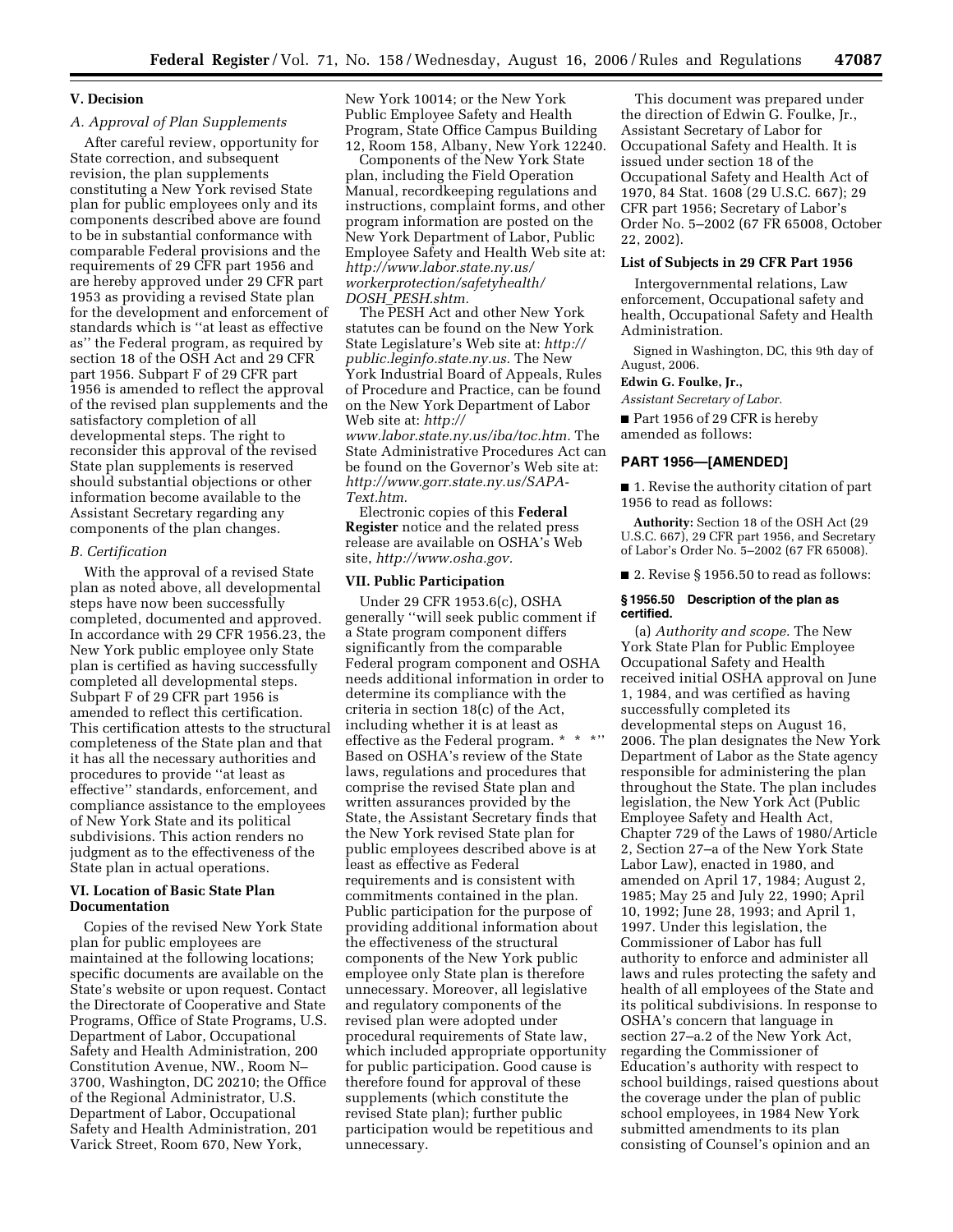assurance that public school employees are fully covered under the terms of the PESH Act.

(b) *Standards*. The New York plan, as of revisions dated April 28, 2006, provides for the adoption of all Federal OSHA standards promulgated as of that date, and for the incorporation of any subsequent revisions or additions thereto in a timely manner, including in response to Federal OSHA emergency temporary standards. The procedure for adoption of Federal OSHA standards calls for publication of the Commissioner of Labor's intent to adopt a standard in the New York State Register 45 days prior to such adoption. Subsequent to adoption and upon filing of the standard with the Secretary of State, a notice of final action will be published as soon as is practicable in the *State Register*. The plan also provides for the adoption of alternative or different occupational safety and health standards if a determination is made by the State that an issue is not properly addressed by OSHA standards and is relevant to the safety and health of public employees. In such cases, the Commissioner of Labor will develop an alternative standard to protect the safety and health of public employees in consultation with the Hazard Abatement Board, or on his/her own initiative. The procedures for adoption of alternative standards contain criteria for consideration of expert technical advice and allow interested persons to request development of any standard and to participate in any hearing for the development or modification of standards.

(c) *Variances.* The plan includes provisions for the granting of permanent and temporary variances from State standards in terms substantially similar to the variance provisions contained in the Federal program. The State provisions require employee notification of variance applications and provide for employee participation in hearings held on variance applications. Variances may not be granted unless it is established that adequate protection is afforded employees under the terms of the variance, and variances may have only future effect.

(d) *Employee notice and discrimination protection.* The plan provides for notification to employees of their protections and obligations under the plan by such means as a State poster and required posting of notices of violations. The plan also provides for protection of employees against discharge or discrimination resulting from exercise of their rights under the State's Act in terms essentially identical to section 11(c) of the OSH Act.

(e) *Inspections and enforcement.* The plan provides for inspection of covered workplaces, including inspections in response to employee complaints. If a determination is made that an employee complaint does not warrant an inspection, the complainant shall be notified, in writing, of such determination and afforded an opportunity to seek informal review of the determination. The plan provides the opportunity for employer and employee representatives to accompany the inspector during an inspection for the purpose of aiding in the inspection. The plan also provides for right of entry for inspection and a prohibition of advance notice of inspection. In lieu of first-instance monetary sanctions for violations, the plan establishes a system for compelling compliance under which public employers are issued notices of violation and orders to comply. Such notices fix a reasonable period of time for compliance. If compliance is not achieved by the time of a follow-up inspection, daily failure-to-abate penalties of up to \$50 for non-serious violations and up to \$200 for serious violations, will be proposed. The Commissioner of Labor may seek judicial enforcement of orders to comply by commencing a proceeding pursuant to Article 78 of the New York Civil Practice Law. In addition, the plan provides for expedited judicial enforcement when non-compliance is limited to non-payment of penalties.

(f) *Review procedures.* Under the plan, public employers and employees may seek formal administrative review of New York Department of Labor citations, including penalties and the reasonableness of the abatement periods, by petitioning the New York Industrial Board of Appeals (IBA) no later than 60 days after the issuance of the citation. The IBA is the independent State agency authorized by section 27– a(6)(c) of the New York Act to consider petitions from affected parties for review of the Commissioner of Labor's determinations. A contest does not automatically stay a notice of violation, penalty or abatement date; a stay must be granted from the IBA. Judicial review of any decision of the IBA may be sought pursuant to Article 78 of the New York Civil Practice Law. Prior to contest, employers, employees and other affected parties may seek informal review of citations, penalties and abatement dates by the Department of Labor by requesting an informal conference in writing within 20 working days from the receipt of citation. If the informal conference does not produce agreement, the affected party may seek

formal administrative review with the IBA. Public employees or their authorized representatives have the additional right under 12 NYCRR Part 805 to contest the abatement period by filing a petition with the Commissioner within 15 working days of the posting of the citation by filing a petition with the Department of Labor, or later if good cause for late filing is shown. If the Commissioner denies the employee contest of abatement period under Part 805 in whole or in part, the complaint will automatically be forwarded to the IBA for review. Under the IBA rules, public employees or their representatives may request permission to participate in an employer-initiated review process as ''intervenors.'' The plan includes an April 28, 2006, assurance that should an employee or employee representative request intervenor status in an employerinitiated case, the State will appropriately inform the IBA of its support for the request. Should an employee's or employee representative's request for participation be denied, the State will seek immediate corrective action to guarantee the right to employee party status in employerinitiated cases. The period fixed in the plan for contesting notices of violation is 60 calendar days, which is significantly longer than the 15 working day period allowed under the Federal OSHA program. However, New York has provided assurance, by Counsel's opinion of March 3, 1984, that it has the authority under Article 78 of the New York Civil Practice Law to obtain judicial enforcement of an uncontested order to comply upon expiration of the abatement period, regardless of whether the 60 day contest period has expired. New York has also assured that should the State Labor Department's interpretation be successfully challenged, appropriate legislative correction would be sought.

(g) *Staffing and resources.* The plan as revised April 28, 2006, provides assurances of a fully trained, adequate staff, including 29 safety and 21 health compliance officers for enforcement inspections and 11 safety and 9 health consultants to perform consultation services in the public sector. The State has also given satisfactory assurances of continued adequate funding to support the plan.

(h) *Records and reports.* The plan provides that public employers in New York will maintain appropriate records and make timely reports on occupational injuries and illnesses in a manner substantially identical to that required for private sector employers under Federal OSHA. New York has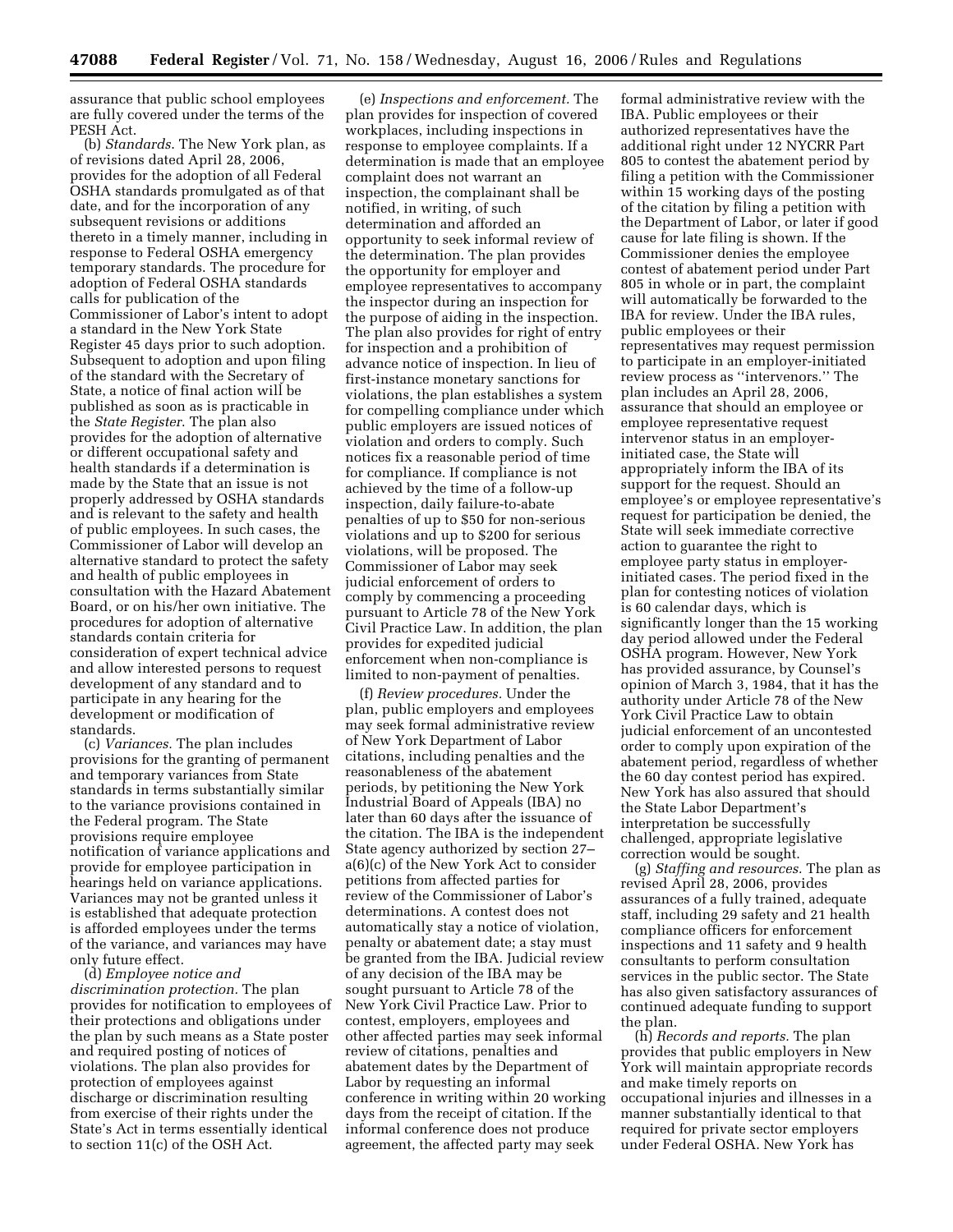assured that it will continue its participation in the Bureau of Labor Statistics Annual Survey of Injuries and Illnesses in the public sector. The plan also contains assurances that the Commissioner of Labor will provide reports to OSHA in such form as the Assistant Secretary may require, and that New York will participate in OSHA's Integrated Management Information System.

(i) *Voluntary compliance programs.*  The plan provides for training for public employers and employees; seminars to familiarize affected public employers and employees with applicable standards, requirements and safe work practices; and an on-site consultation program in the public sector to provide services to public employers upon request.

■ 3. Revise § 1956.52 to read as follows:

# **§ 1956.52 Completed developmental steps and certification.**

(a) In accordance with 29 CFR 1956.51(a), the State of New York promulgated standards identical to all Federal OSHA standards as of July 1, 1983. A supplement to the State plan documenting this accomplishment was initially approved by the Assistant Secretary on August 26, 1986 (51 FR 30449). Subsequently, all OSHA standards promulgated through April 28, 2006, have been adopted as New York State standards applicable to public employees. These identical standards; the State's different Air Contaminants Standard (1910.1000); the additional hazard communication requirements, as applicable to public sector employers only, in the New York Toxic Substances Act; and the State's independent *Workplace Violence Prevention* law, were approved by the Assistant Secretary on August 16, 2006.

(b) In accordance with 29 CFR 1956.51(b), New York has promulgated regulations for inspections, citations and abatement equivalent to 29 CFR part 1903 at 12 NYCRR Part 802 and implementing procedures in the State compliance manual, as contained in the State's April 28, 2006, revised plan, which were approved by the Assistant Secretary on August 16, 2006.

(c) In accordance with 29 CFR 1956.51(c), the New York safety and health poster for public employees only, which was originally approved by the Assistant Secretary on May 16, 1985 (50 FR 21046), was approved, as contained in the State's April 28, 2006, revised plan, by the Assistant Secretary on August 16, 2006.

(d) In accordance with 29 CFR 1956.51(d), the State extended its participation in the Bureau of Labor Statistics (BLS) Survey of Injuries and Illnesses to the public sector. A supplement documenting this action was approved by the Assistant Secretary on December 29, 1989 (55 FR 1204) and is contained in the State's April 28, 2006, revised plan, which was approved by the Assistant Secretary on August 16, 2006.

(e) In accordance with 29 CFR 1956.51(e), the State promulgated regulations for granting variances equivalent to 29 CFR part 1905 at 12 NYCRR Part 803, which were approved by the Assistant Secretary on December 29, 1989 (55 FR 1204). These regulations, as revised and supplemented by implementing procedures in the State's Field Operations Manual, are contained in the April 28, 2006, revised State plan, and were approved by the Assistant Secretary on August 16, 2006.

(f) In accordance with 29 CFR 1956.51(f), the State initially promulgated regulations for injury/ illness recordkeeping, equivalent to 29 CFR part 1904, which were approved by the Assistant Secretary on December 29, 1989 (55 FR 1204). The State's revised recordkeeping regulation, 12 NYCRR Part 801; corresponding instructions (SH 901); and supplemental assurances concerning amendments to the SH 901 Instructions, after-hours reporting of fatalities and catastrophes, required reporting of delayed hospitalizations, protected activity, and employee rights to receive a copy of the Annual Summary of workplace injuries and illnesses, are contained in the April 28, 2006, revised plan, and were approved by the Assistant Secretary on August 16, 2006.

(g) In accordance with 29 CFR 1956.51(g), the State developed and adopted employee non-discrimination procedures equivalent to 29 CFR part 1977, which were approved by the Assistant Secretary on December 29, 1989 (55 FR 1204). Updated procedures, as contained in the April 28, 2006, revised plan, were approved by the Assistant Secretary on August 16, 2006.

(h) In accordance with 29 CFR 1956.51(h), the State adopted procedures for the review of contested cases equivalent to 29 CFR part 2200, which were approved by the Assistant Secretary on December 29, 1989 (55 FR 1204). The State's contested case procedures at Section 101 of the Labor Law; the ''Rules of Procedure and Practice'' of the Industrial Board of Appeals, 12 NYCRR Chapter 1, Subchapter B, Parts 65 and 66; and 12 NYCRR 805, as contained in the April 28, 2006, revised plan, were approved

by the Assistant Secretary on August 16, 2006.

(i) In accordance with 29 CFR 1956.51(i), the State revised its plan to reflect its procedures for the adoption of State standards identical to OSHA safety and health standards, which were approved by the Assistant Secretary on December 29, 1989 (55 FR 1204). Subsequently, the State's procedures were revised to provide that the Commissioner of Labor, in consultation with the Hazard Abatement Board, or on his/her own initiative, can propose alternative or different occupational safety and health standards if a determination is made that an issue is not properly addressed by Federal OSHA standards and is necessary for the protection of public employees. The procedures for adoption of alternative standards contain criteria for development and consideration of expert technical knowledge in the field to be addressed by the standard and allow interested persons to submit information requesting development or promulgation of any standard and to participate in any hearing for the development, modification or establishment of standards. These procedures are contained in the April 28, 2006, revised plan, and were approved by the Assistant Secretary on August 16, 2006.

(j) In accordance with 29 CFR 1956.51(j), the State has developed a Field Operations Manual which parallels Federal OSHA's Field Operations Manual, CPL 02–00–045 [CPL 2.45B], incorporates other Federal compliance policy directives, and contains procedures for unique State requirements. This manual is contained in the April 28, 2006, revised plan, and was approved by the Assistant Secretary on August 16, 2006.

(k) In accordance with 29 CFR 1956.51(k), the State adopted the Federal Industrial Hygiene Manual, including changes one (1) and two (2), through April 7, 1987, which was approved by the Assistant Secretary on December 29, 1989 (55 FR 1204). The State's subsequent adoption of the OSHA Technical Manual is documented in the April 28, 2006, revised State plan and was approved by the Assistant Secretary on August 16, 2006.

(l) In accordance with 29 CFR 1956.51(l), the State issued a directive implementing an on-site consultation program in the public sector, which was approved by the Assistant Secretary on December 29, 1989 (55 FR 1204). The State's current Consultation Policy and Procedures Manual and its description of New York's on-site consultation program and other compliance